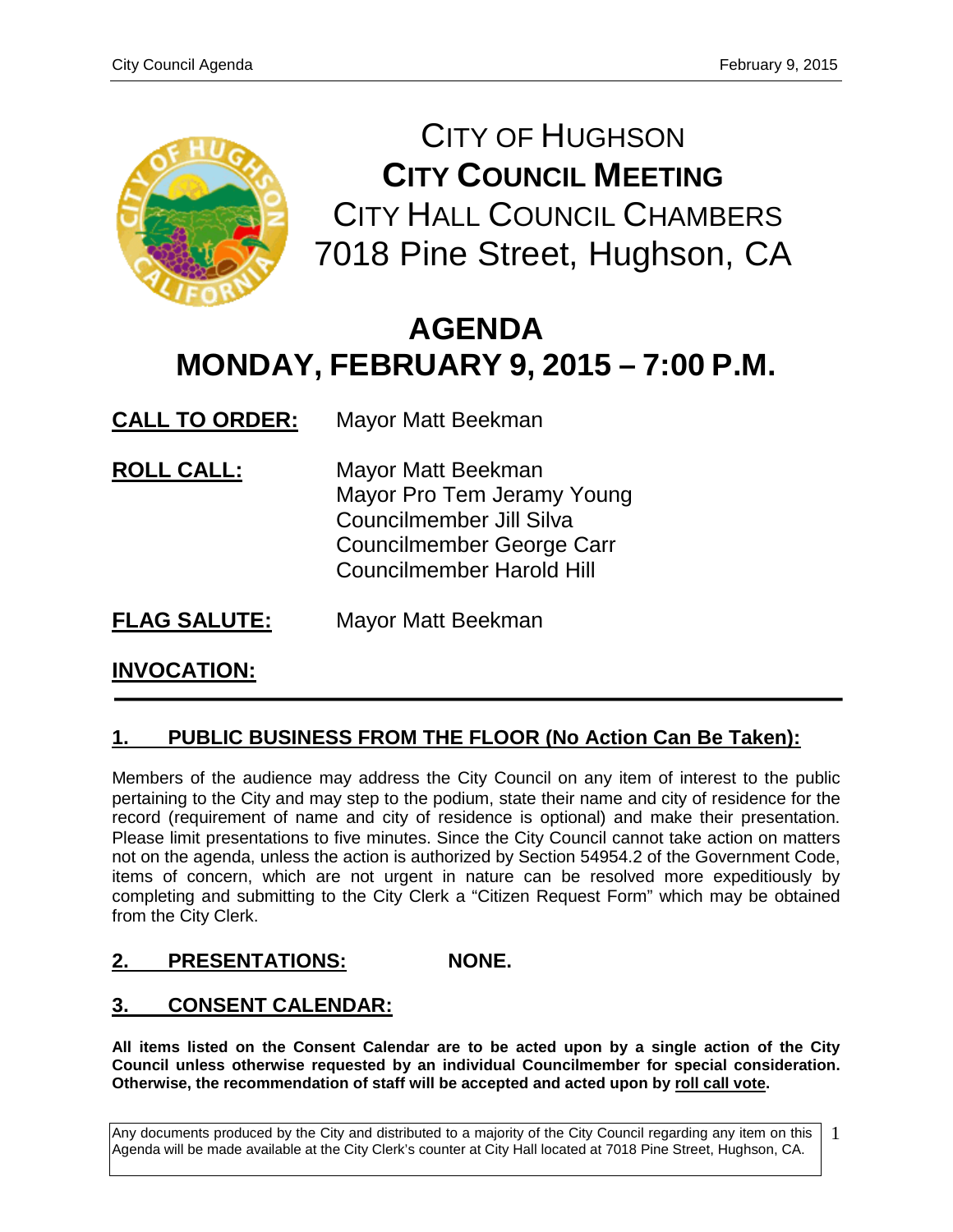- **3.1:** Approve the Minutes of the Regular Meeting of January 26, 2015.
- **3.2:** Approve the Warrants Register.
- **3.3:** Approve the Treasurer's Report for December 2014.
- **3.4:** Review and Approve the AB 1600 Annual Report for the Year Ending June 30, 2014.

## **4. UNFINISHED BUSINESS:**

- **4.1:** Adopt Resolution No. 2015-03, Approving Adjustments to the Operating Budget for Fiscal Year 2014-2015.
- **4.2:** Authorize the City Manager on behalf of the City of Hughson to execute the State of California-Natural Resources Agency Department of Parks and Recreation Grant Contract from the Land and Water Conservation Fund for the Seventh Street Park Acquisition Project and the purchase of 19.65 acres of real property owned by the Hughson Unified School District near the corner of Whitmore Avenue and Seventh Street.

## **5. PUBLIC HEARING TO CONSIDER THE FOLLOWING: NONE.**

#### **6. NEW BUSINESS:**

**6.1:** Review and Discuss City Staff's Draft Update to the Land Use Category of the City of Hughson's 2015 Goals and Objectives Document.

## **7. CORRESPONDENCE:**

- **7.1:** Update of the Hatch Road and Santa Fe Avenue Signal Project.
- **7.2:** Parks and Recreation Commission Agenda, February 10, 2015.

## **8. COMMENTS:**

**8.1:** Staff Reports and Comments: (Information Only – No Action)

**City Manager:** 

**City Clerk:**

**Community Development Director:**

**Director of Finance:**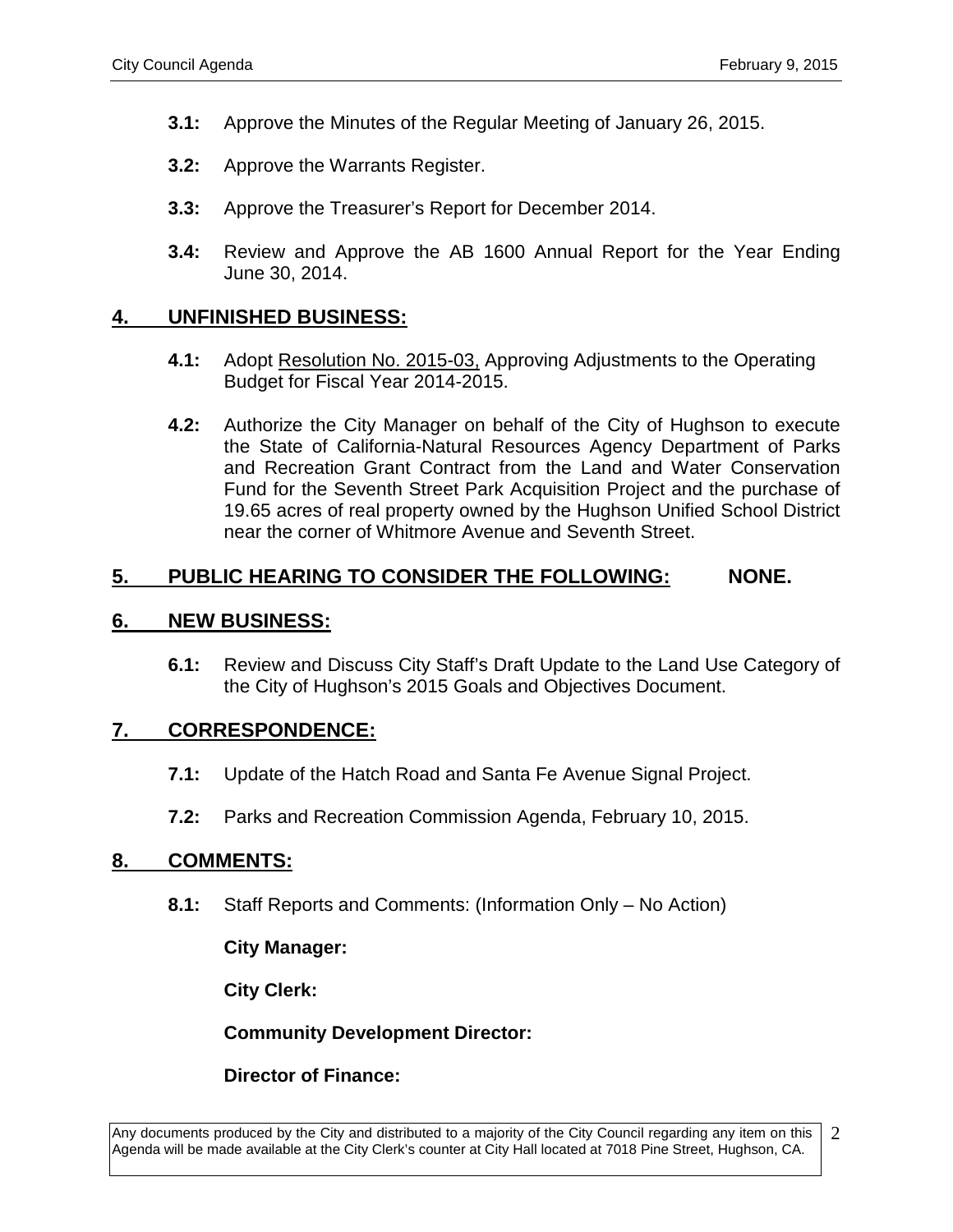## **Police Services:**

## **City Attorney:**

- **8.2:** Council Comments: (Information Only No Action)
- **8.3:** Mayor's Comments: (Information Only No Action)

## **9. CLOSED SESSION TO DISCUSS THE FOLLOWING:**

**9.1:** CONFERENCE WITH LABOR NEGOTIATOR pursuant to Government Code Section 54957.6.

| Agency Negotiator: | Raul L. Mendez, City Manager                                                                            |
|--------------------|---------------------------------------------------------------------------------------------------------|
|                    | Employee Organizations: Operating Engineers Local No. 3<br>(Skilled Trades, Professional and Technical) |

Management

## **10. REPORT FROM CLOSED SESSION:**

# **ADJOURNMENT:**

#### **WAIVER WARNING**

If you challenge a decision/direction of the City Council in court, you may be limited to raising only those issues you or someone else raised at a public hearing(s) described in this Agenda, or in written correspondence delivered to the City of Hughson at or prior to, the public hearing(s).

## **UPCOMING EVENTS:**

| February 10        | Parks & Recreation Commission Meeting, City Hall Chambers, 6:00 P.M.<br>п            |  |
|--------------------|--------------------------------------------------------------------------------------|--|
| February 11        | 2+2 City/Fire Committee, Fire District Office, 5:30 P.M.<br>п                        |  |
| February 12        | City Hall Closed - Lincoln's Birthday<br>п                                           |  |
| <b>February 16</b> | City Hall Closed - Washington's Birthday<br>п                                        |  |
| <b>February 17</b> | Planning Commission Meeting, City Hall Council Chambers, 6:00 P.M.<br>п              |  |
| <b>February 23</b> | State of the City Address-Special Council Meeting, Samaritan Village, 6:00 P.M.<br>п |  |
| March 7            | Lorraine's Highs Tea, Hughson Family Resource Center, 883-2125<br>■                  |  |
| March 9            | City Council Meeting, City Hall Council Chambers, 7:00 P.M.<br>п                     |  |
| March 10           | Parks & Recreation Commission Meeting, City Hall Chambers, 6:00 P.M.<br>■            |  |
| March 14           | Danielle's Gift St. Patrick's Day Celebration Fundraiser, www.daniellesgift.org<br>п |  |
| March 17           | Planning Commission Meeting, City Hall Council Chambers, 6:00 P.M.<br>п              |  |
| March 23           | City Council Meeting, City Hall Council Chambers, 7:00 P.M.<br>■                     |  |

Any documents produced by the City and distributed to a majority of the City Council regarding any item on this Agenda will be made available at the City Clerk's counter at City Hall located at 7018 Pine Street, Hughson, CA. 3